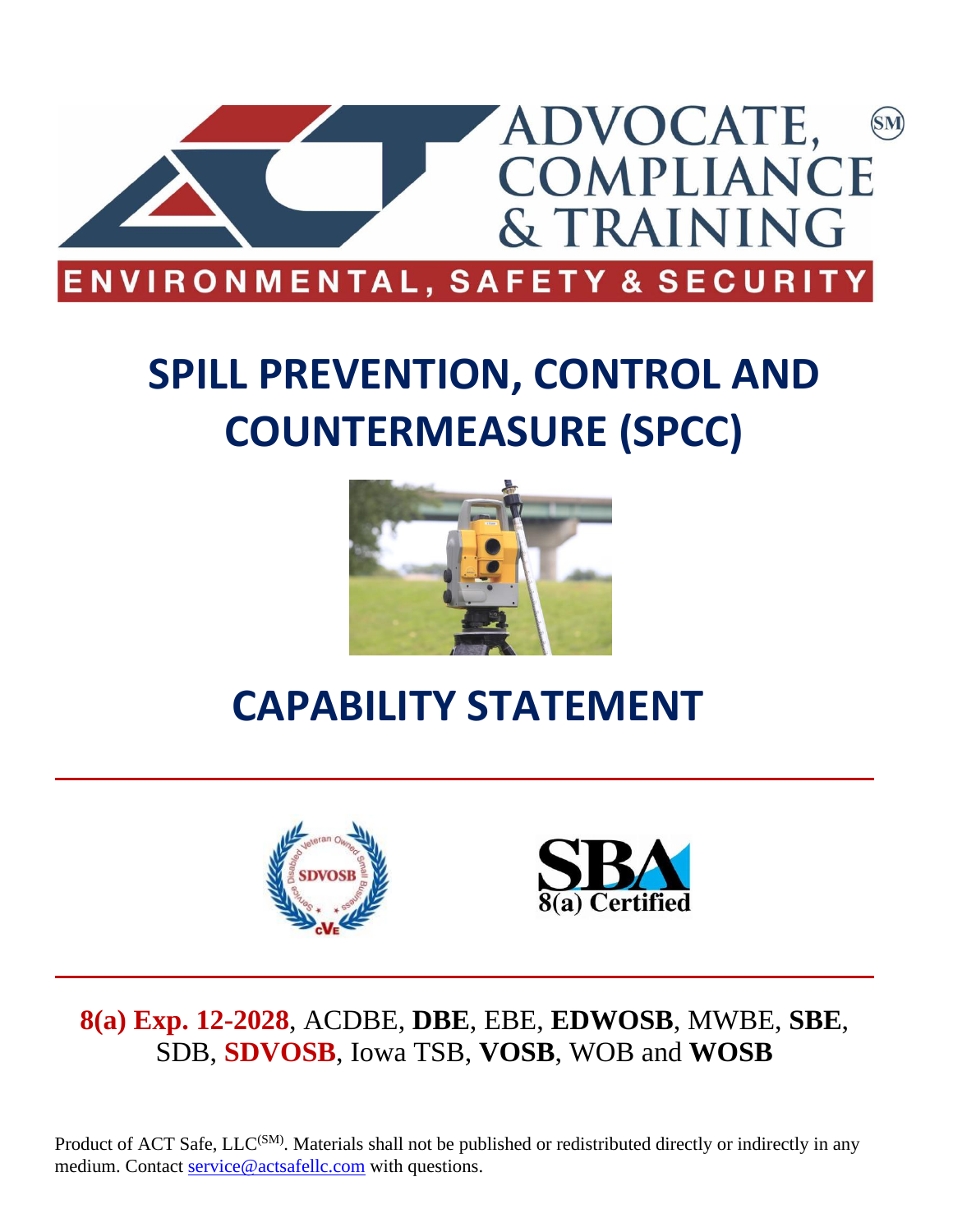

**8(a)**, ACDBE, **DBE**, EBE, **EDWSOB**, MWBE, **SBE**, SDB, **SDVOSB**, Iowa TSB, **VOSB**, WOB and **WOSB Certified Business**

Requirements for facilities to develop and implement Spill Prevention, Control, and Countermeasure (SPCC) plans were originally published in 1973 under the authority of the Federal Water Pollution Control Act, as amended ("Clean Water Act"), Section 311, *Oil and Hazardous Substance Liability*. The implementing regulations, promulgated at 40 CFR 112, were significantly revised in 2002 and amended a number of times to provide clarity and improve flexibility for regulated facilities. These Oil Pollution Prevention regulation establish requirements for the prevention of, preparedness for, and response to discharges to Waters of the United States at non-transportation-related facilities meeting applicability criteria.

### **WHICH FACILITIES ARE SUBJECT TO SPCC REGULATIONS?**

- •Facility (or part of facility) is considered non-transportation related.
- •Facility could reasonably be expected to discharge oil in quantities that may be harmful into navigable waters or adjoining shorelines. (Harmful discharge includes any sheen on water surface.)
- •Total aggregate aboveground oil storage capacity is greater than 1,320 gallons of oil.
- •Total aggregate underground capacity of completely buried storage tanks is greater than 42,000 gallons of oil.

•Most facilities with a total aboveground oil storage capacity of 1,320 gallons or more are subject to SPCC regulations.

### **SPCC REGULATION APPLY TO ANY FACILITY MEETING THE ABOVE CRITERIA, INCLUDING:**

- •Maintenance Activities & Construction Sites
- •Manufacturing & Assembly Facilities
- •Military Bases and Installations & Government Facilities
- •Farms & Tank Farms
- •Fueling Racks & Fuel Transfer
- •Oil Production Facilities & Bulk Oil Storage and Transfer Operations
- •Drum Storage Areas & Emergency Generators

### **WHAT TO EXPECT?**

- •Mobilized a Registered Professional Engineer / Environmental Scientist to project site.
- •Prepared site sketch (CAD) to show facility features including regulated oil storage, piping, buildings, secondary containments, fencing, lighting, and apparent drainage. Site sketches included hazardous waste storage locations, spill response equipment, and fire protection equipment.
- •Quantified oil storage in USTs/ASTs and other regulated oil storage (55 gallons and greater). Established appropriate standards for required UST/AST integrity testing and brittle fracture evaluation. Identified cathodic protection, inventory methods and frequency, type and location of piping/supports, etc.
- •Compared size of existing secondary containment and unloading/loading basins with SPCC required capacity, including allowances for precipitation.
- •Compared site to state UST/AST rules (i.e. registration, secondary containment, inventory, cathodic protection, overfill).
- •Reviewed previous oil spill history of the site, including state spills lists and federal Emergency Response Notification System database.
- •Reviewed facility drainage, and spill prediction to surface water, storm sewer lines, and sanitary sewer lines.

Product of ACT Safe, LLC<sup>(SM)</sup>. Materials shall not be published or redistributed directly or indirectly in any medium. Contact [service@actsafellc.com](mailto:service@actsafellc.com) with questions.